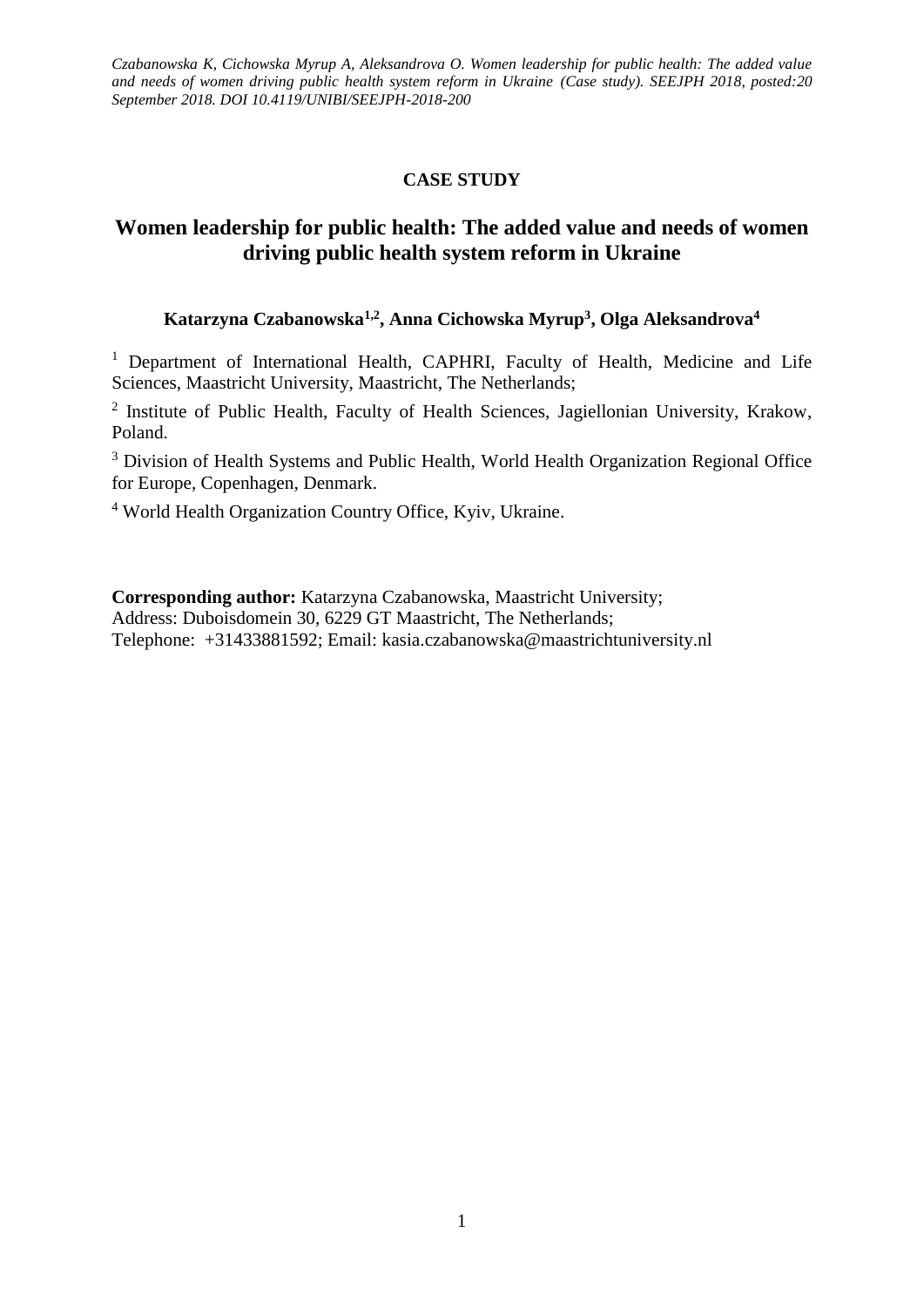### **Abstract**

The Ukrainian health care system is undergoing reforms. Although women constitute a driving force in the Ukrainian health system transformation, their economic and decisionmaking participation remains extremely low. The existence of barriers such as: work/life balance, gender bias, stereotypes, lack of confidence, lack of mentoring, and lack of adequate networking and equal access to opportunities prevent women from reaching high leadership positions.

With the aim to empower the current and future female public health leaders, the Ministry of Health of Ukraine and WHO held a seminar entitled "Women's Leadership in Public Health" in Kyiv on 16-18 May 2017. The seminar was based on the assumption that contemporary public health demands require a more inclusive and less hierarchical style of leadership – focused on developing and working with stakeholder networks. Such a leadership style is more effective in achieving public health goals.

The international, interdisciplinary and inter-professional faculty engaged in the interactive meaning making around such topics as: *the self-assessment of leadership competencies, public health leadership, leadership theories, system thinking, dealing with interests, power and stakeholders, barriers to women leadership and methods to address them, special leadership tools for women empowerment and leading change, communication and impact.* Strengthening health systems for better health was the red thread throughout the whole seminar.

*Keywords: leadership, public health, Ukraine, women.* 

### **Conflict of interest**: None.

**Acknowledgements:** The authors would like to acknowledge the contributions and participation in the course and its development of: Taru Koivisto, Ministry of of Social Affairs and Health, Finland, Valia Kalaitzi, Mendor Publishers, Greece, Aasa Nihlen, WHO, Denmark, Dr. Olena Hankivsky, Institute for Intersectionality Research and Policy at Simon Fraser University, Canada.

The support and commitment of Dr Oksana Syvak, the Former Deputy Minister of Health in Ukraine, Dr. Marthe Everard, WHO Representative and Head of Country Office to Ukraine, Oleksandr Martynenko, Project Officer, WHO Country office in Ukraine, Polina Adamovych, Technical Assistant, WHO Country Office in Ukraine, is highly appreciated.

Funding: The seminar was supported by the Swiss Agency for Development and Cooperation.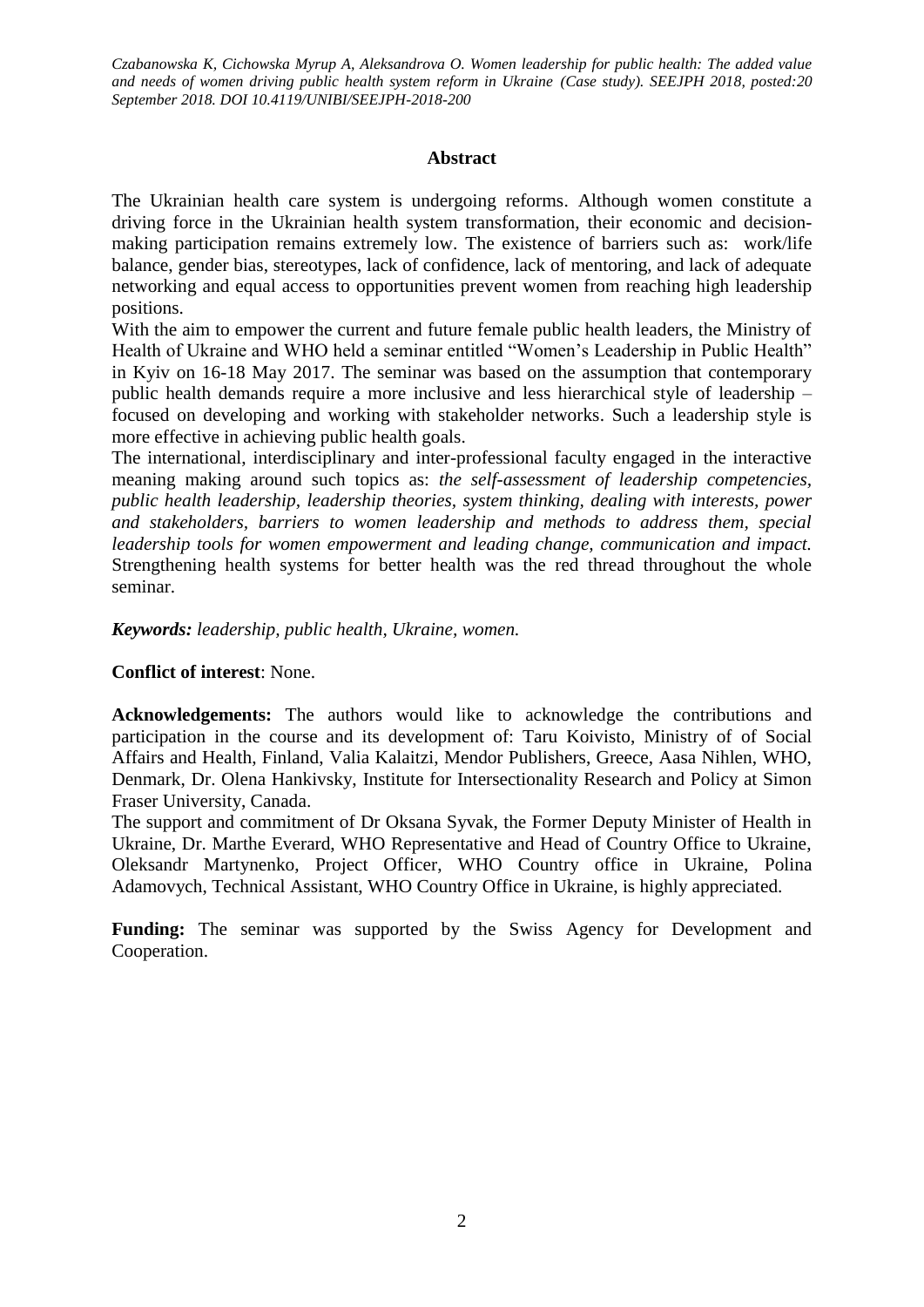### **Introduction**

The Ukrainian health care system is undergoing through reforms. One of the main objectives of the new reforms is the shift towards a policy of strengthening and maintaining health and preventing diseases through the life-course. Women constitute a driving force in the Ukrainian health system transformation however, according to the Global Gender Gap Report by the World Economic Forum  $(1)$ , Ukraine ranks  $64<sup>th</sup>$  in terms of women's income level, 22<sup>nd</sup>in terms of women's education and 34<sup>th</sup>on economic participation and opportunities. Women's participation in decision-making remains extremely low. Women hold only 12% of seats in the parliament and make 11% of the Cabinet of Ministers. The European Parliament stated that gender mainstreaming constitutes an essential factor for the achievement of a sustainable and inclusive society (2) and smart, sustainable and inclusive growth require higher gender equality scores (3). The United Nations (UN) included gender equality and the empowerment of women in its sustainable development goals (SGDs) (Goal No 5) for the 2030 Agenda. Both Global Gender Gap Report (1) and EU Progress Report (2012) (4) examine barriers existing in relation to women leadership such as work/life balance, gender bias and stereotypes, lack of confidence, lack of mentoring, and lack of adequate networking and equal access to opportunities.

The recent publication of the World Bank on Gender Assessment in Ukraine (5) pointed out clear misbalances such as: male domination at the top managerial positions, political representation and decision making, persistent 'glass ceiling' in access to chief executive positions in public administration, stereotypes - traditional roles of men and women, lower wages and devaluated social prestige often associated with female economic activity, vulnerability at the labour market and poverty risks, prevalent part-time employment, unequal income opportunities, limited access to business activities and financial resource, public tolerance to spousal violence, gender-based violence and trafficking to name a few.

With the aim to empower and support the development of current and future female leaders who drive public health reform, the Ministry of Health of Ukraine held a seminar entitled "Women's Leadership in Public Health" in Kyiv on 16-18 May 2017. It organized the seminar with technical support from WHO, contributions from the Association of Schools of Public Health in the European Region (ASPHER) and Maastricht University, the Netherlands, and financial support from the Swiss Agency for Development and Cooperation. The seminar was delivered in the context of the implementation of the WHO European Action Plan to Strengthen Public Health Services and Capacities and the WHO Strategy on women's health and well-being in the WHO European Region. The seminar contributed directly to the implementation of the SDGs by developing a workforce with  $21<sup>st</sup>$  century public health competencies.

### **The seminar**

### *Concept, mission, objectives and content*

The seminar was based on the assumption that contemporary public health demands a more inclusive, less hierarchical style of leadership – focused on developing and working with stakeholder networks to be effective in achieving public health goals (6,7). Public health leaders *"must be the transcendent, collaborative "servant leaders"* (8) able to: articulate shared values, acknowledge the unfamiliarity, ambiguity, and paradox, combine administrative excellence with a strong sense of professional commitment (8), show passion, drive and perseverance in leading for change.

The concept of the seminar was linked to the Merizow's Transformative Learning Theory (9), according to which learning is *"…the process by which we transform our taken-for-granted*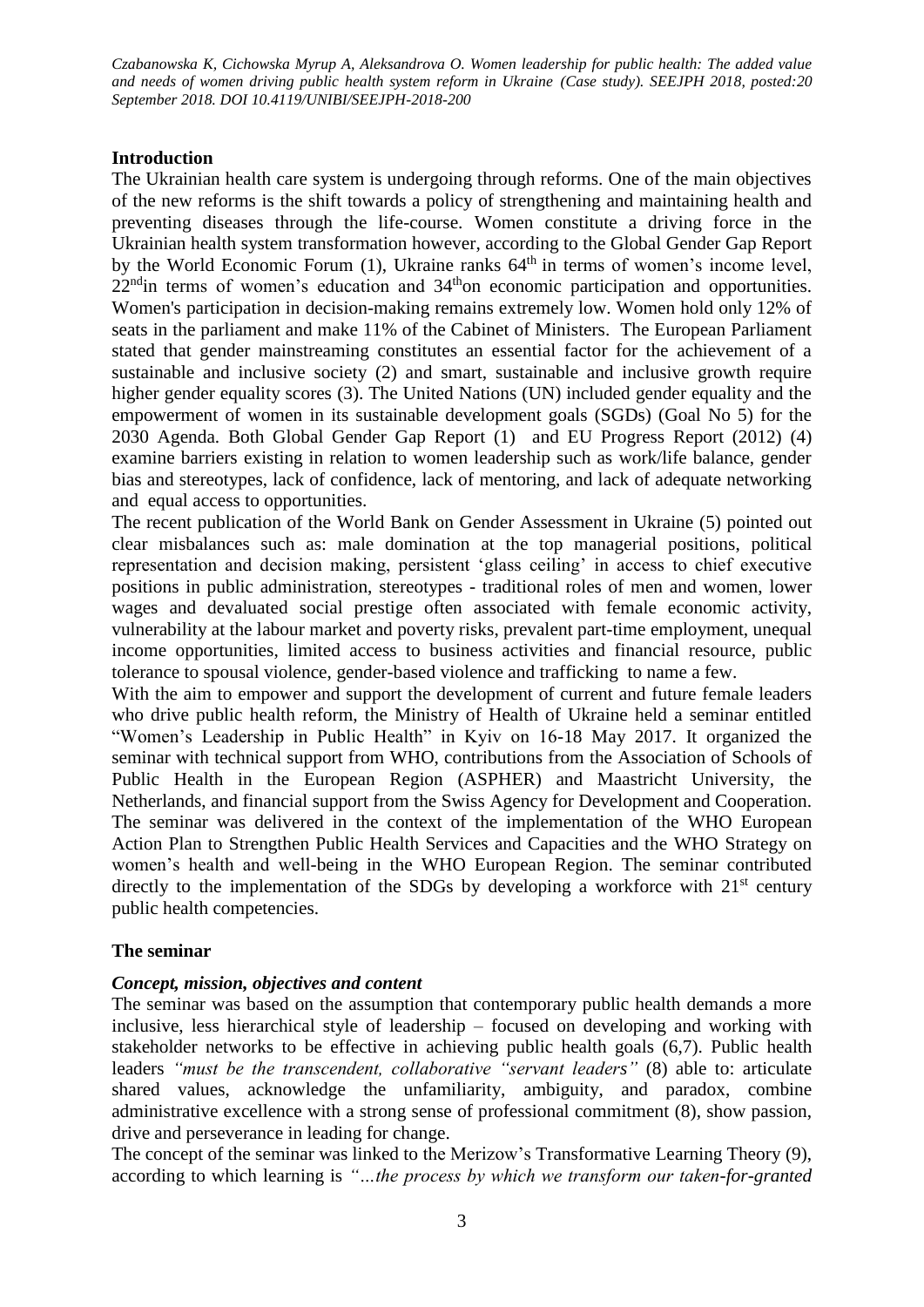*frames of reference (meaning perspectives, habits of mind, mind sets) to make them more inclusive, open, emotionally capable of change, and reflective so that they may generate beliefs and opinions that will prove more true or justified to guide action."* (9).

The seminar was competency-based, structured around modern leadership theories especially suited to develop women leaders, reflecting real life experiences of role-models. It included the topics identified through research and local needs analysis. The seminar was supported by the executive coaching provided to the participants with the objective to develop, enhance and build personal leadership attributes for the successful career and growth in health care environment and develop the ability to set individual career goals to the benefit of population heath outcomes.

The main topics included: *self-assessment of leadership competencies, public health leadership and leadership theories, system thinking, dealing with interests, power and stakeholders, barriers to women leadership and methods to address them, special leadership tools for women empowerment and leading change, communication and impact.* Strengthening health systems for better health was the red thread throughout the whole seminar.

The content was presented during the two and a half day training which included interactive lectures, discussions, group work and experiential learning. The core of the programme was reinforced with the leadership development life stories from female health professional leaders

### *Trainers and participants*

Five lecturers and trainers came from various professional fields: policy, academia, public health practice, government and business. They also came from different countries to assure variety of perspectives and experience. They represented: the Netherlands, Greece, Sweden, Finland, Canada and Ukraine. The lead trainer was responsible for the design, main content, cohesion and coaching whereas other trainers presented specific topics and illustrations from their public health practice as well as their leadership development stories. All presenters engaged in the discussion with the participants. The consecutive high quality professional translation was provided which allowed for good communication and satisfaction from the learning and teaching experience.

There were 22 participating women leaders who were carefully selected by the Ministry of Health in Ukraine based on their role or potential new position in relation to the introduction of public health reforms. The women came from different regions of Ukraine and represented a range of organisations which are vital in the change process including the Ministry of Health of Ukraine, Public Health Centre of the Ministry of Health of Ukraine, regional Health Centres and hospitals, non-governmental organizations, and the like.

#### **Evaluation method**

In order to gather the feedback from the participants we used a short open-ended questionnaire addressing the following dimensions: usefulness of the seminar for the public health reform and for personal development, satisfaction with the content, form and instructors, the highlights of the course and areas for improvement, further needs concerning a follow-up on women leadership in public health training and specific areas which the participants would like to cover. We also gave space for personal reflections about the course. 14 out of 22 participants filled in the questionnaires and five shared their observations faceto-face with the course leader with a help of a professional interpreter. The atmosphere was open and relaxed, building on trust and opinion sharing. The evaluation was carried out after the course and before the individual coaching sessions. The feedback on coaching was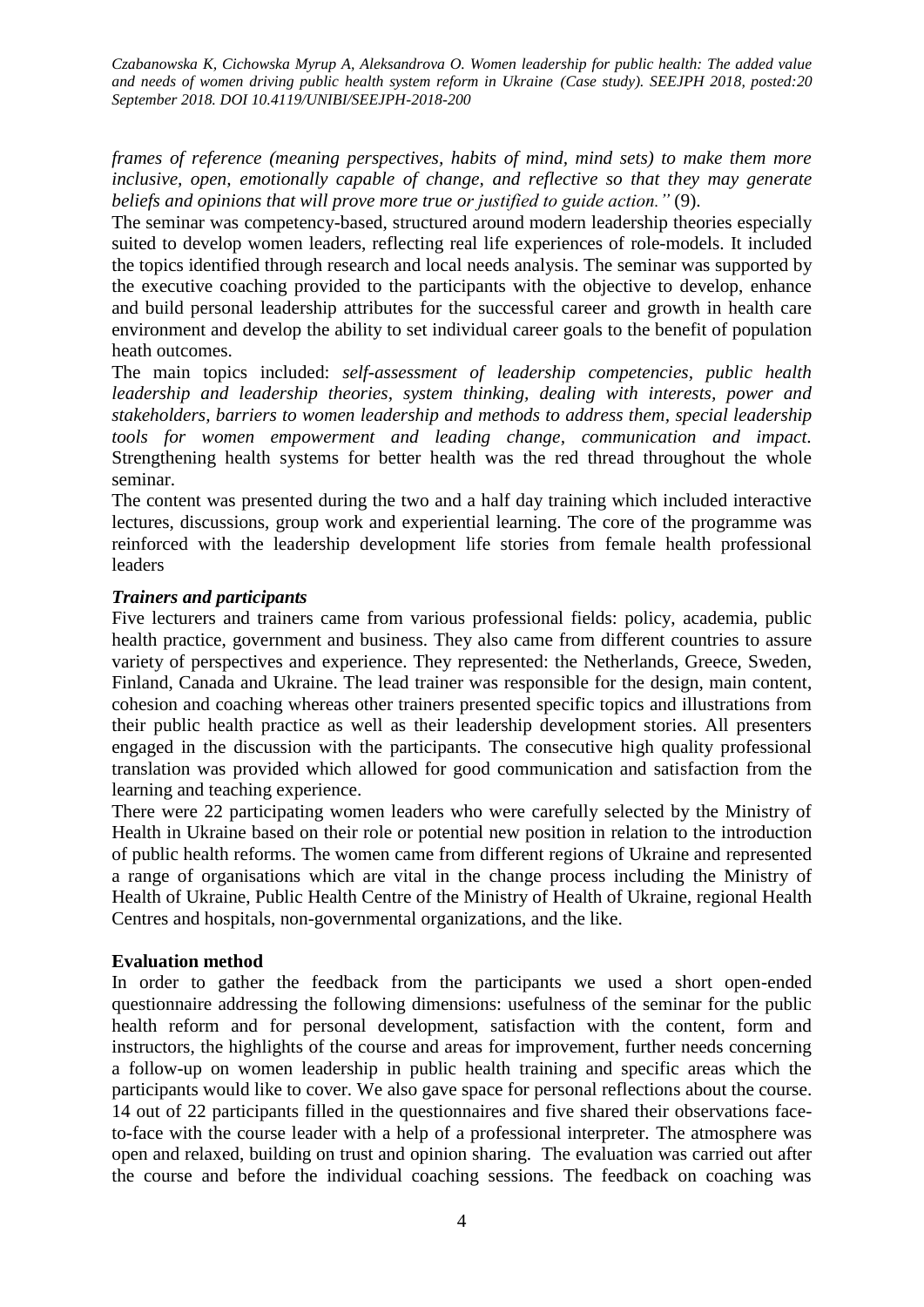obtained in a follow-up conversation after the coaching sessions. The evaluation forms were filled in Ukrainian language. The anonymity of responses was assured. The collected data was translated into English, analysed and synthesized according to the leading questions. Next conventional content analysis was used (10) to develop categories and arrange the data around them. The five categories include: *opinions about the course*, *aspects of special value, satisfaction with the trainer, areas for improvement and further training needs.*

# **Feedback from the participants**

### *Opinions about the course*

It was the first seminar about the leadership in public Health for women. All the respondents were "100% positive" and found the seminar of high quality, extremely useful both form and content wise. It was very interesting, helpful, informative, comprehensive and consistent. The participants felt that *"…Three days passed with one breath".* New theories and different leadership tools that can be used at work in the field of public health combined with the leader experience of the participants helped them structure all previously gained knowledge. The participating women leaders had a unique opportunity to do self-assessment and selfappraise their leadership qualities which help them reveal the strong and weaker sides and discuss the ways to improve them as well as see themselves from the leadership prospective. They also valued learning about Emotional Intelligence and how to manage emotions *"…I have a desire to invite the psychologist to work with us at the hospital...".* This helped them also understand why the [authoritarian](http://context.reverso.net/%D0%BF%D0%B5%D1%80%D0%B5%D0%B2%D0%BE%D0%B4/%D0%B0%D0%BD%D0%B3%D0%BB%D0%B8%D0%B9%D1%81%D0%BA%D0%B8%D0%B9-%D1%80%D1%83%D1%81%D1%81%D0%BA%D0%B8%D0%B9/authoritarian) style is not the best approach especially when you work in an interdisciplinary team or if you are newly appointed to lead a department.

The participants stated that owing to this training they realized that the inner power of women is able to move or change things which may seem unchangeable. They especially valued familiarity and open communication with other women leaders and professional trainers who provided useful information and tips for troubleshooting the situational problems and barriers. Moreover, the experience of getting to know the colleagues from other regions who are inspired, fulfilled, beautiful women striving to use their skills as well as spiritual and cultural values for the general development of the country was very powerful. The presence, facilitation and sharing of experience of the international faculty was greatly appreciated. *"…it showed the openness of the world towards my country Ukraine from a different perspective".*

# *Aspects of special value*

The participants especially valued some specific aspects of the training. These included: the [scientific evidence](http://context.reverso.net/%D0%BF%D0%B5%D1%80%D0%B5%D0%B2%D0%BE%D0%B4/%D0%B0%D0%BD%D0%B3%D0%BB%D0%B8%D0%B9%D1%81%D0%BA%D0%B8%D0%B9-%D1%80%D1%83%D1%81%D1%81%D0%BA%D0%B8%D0%B9/scientific+evidence) on which the public health leadership course for women was based, realizing the added value of women power in leading people regardless of age and position, systematically presented content, examples from personal lives of trainers and coaches which allowed for making comparisons with their own life experiences, possibility to improve oneself, importance of developing the vision and understanding what kind of a leader you want to be. *"The value for me personally is that I realized my personal complexes, my claims toward myself which I have in my thoughts that I shouldn't have".* The new theories of leadership, practical exercises on system thinking using a "red ribbon" (a role play illustrating system thinking using a red ribbon to connect the elements of a system) and "thinking hats" (the de Bono "six thinking hats") technique provided the information that a woman-leader needs at work. *"When I return to work, I will try to put into practice all gained knowledge and skills and will put special attention to my personal qualities".*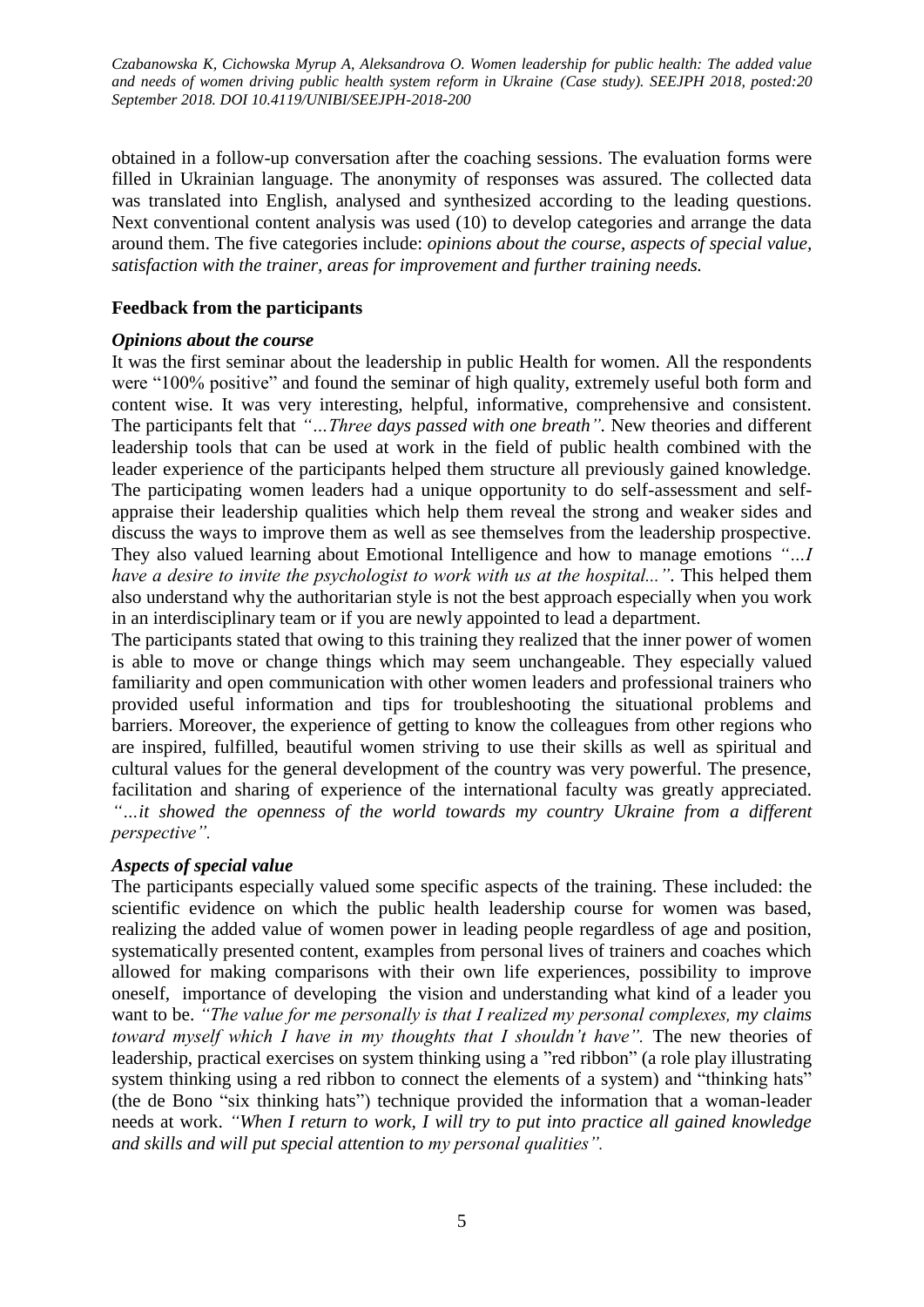### *Satisfaction with the trainers*

The participants were very satisfied with the speakers' performance. The presenters and trainers were pleasant, open-minded, attracted their attention, very outspoken, showing excellent knowledge of the subject matter and professionalism, they served as examples or role-models. *"I realized how to work on myself to become better and on what to work on concerning my personality."* The combination of women`s stories from real life or previous experience, attractive way of presenting the material, availability and genuine interest to answer the questions were inspirational. The trainers were open to dialogue and able to merge with the participants due to their high level of qualification, commitment to the job, high motivation, integrity and gratitude. Each speaker was an individuality holding their own position in the society and their own positive world view. Their honesty, openness and equal attention to all the participants greatly contributed to the satisfaction from the course. On the whole *"….everything was good, time flew fast and the emotions were running high, it was generally hard to say goodbye to them. I love them. Good luck to them".*

### *Areas for improvement*

Although everything was interesting and highly satisfactory, the participants identified some areas which might be improved in the future courses. They would generally welcome more time to get to know each other better, to have more possibility for discussions and communication with the speakers as well as time to solve some situational problems from their individual professional practice, using real-life examples and getting feedback on them from other colleagues. They would also appreciate more situational games, exercises and active group work like the ones with the "ribbon" and "hats" and have more space to delve into the emotional intelligence topic and more life stories or research on women leaders in medical sphere even if it means inviting more teachers.

# *Further training needs*

There was a strong conviction that the course on women leadership in public health needs to be continued in the context of theoretical knowledge and extended practical application with mentoring and coaching. The participants would be interested in getting more acquainted with such topics as: emotional intelligence, communication and social marketing, theory of negotiations, general management and time management to become more efficient and effective, short, consistent personal coaching, how to develop as a future leader and practical application of women leadership in public health practice including the dress code and personal preparedness for a role as a woman leader, leading change in the organisation, how to create a successful and effective team for a new public health centre in the region. They would also like to learn and practice how to lead public health system transformation in Ukraine, how to collaborate with different sectors and stakeholders for the benefit of public health reform, how to use evidence for informed decision making, how to practically apply women leadership competences in specific public health practice and importantly how to reach a high level position *"I have my personal need to get a high level job: just give me an opportunity and I will turn the world."*

The list of needs is long which shows that there is a great need for such a training especially for women. The course on women leadership for public health in Ukraine was a small drop filling a huge niche which is open. The participating women would like to be informed and invited for similar events in the future. Some of them would like to be involved and collaborate with WHO in preparing future programmes to assure the inclusion of current and real issues of concern in Ukraine.